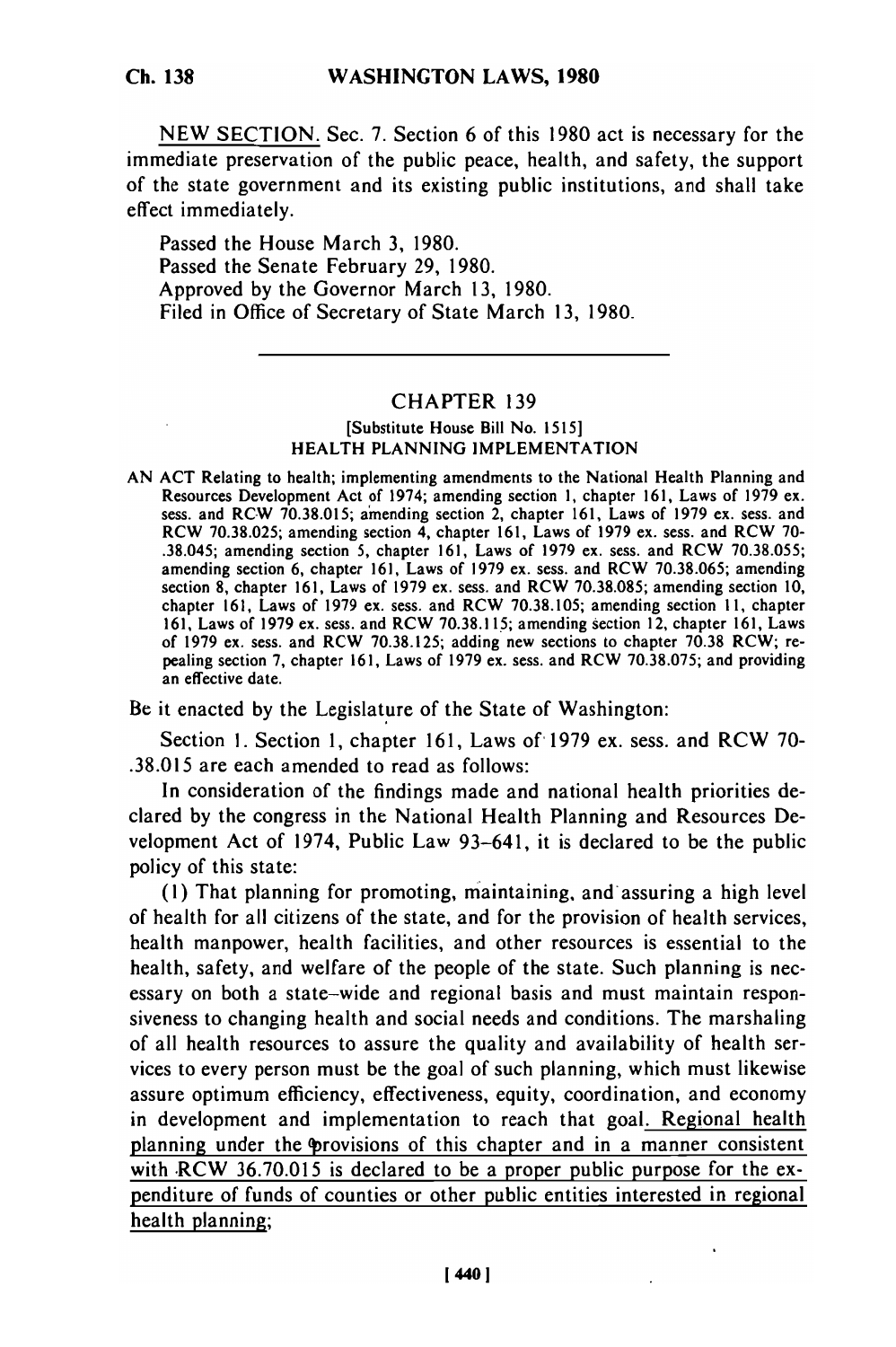(2) That the development and offering of new institutional health services should be accomplished in a manner which is orderly, timely, economical, and consistent with the effective development of necessary and adequate means of providing quality health care for persons to be served by such facilities without unnecessary duplication or fragmentation of such facilities;

(3) That the development of health resources, including the construction, modernization, and conversion of health facilities, should be accomplished in a planned, orderly fashion, consistent with identified priorities;  $((and))$ 

(4) That the development and maintenance of adequate health care information and statistics essential to effective health planning and resources development be accomplished;

**(5)** That the strengthening of competitive forces in the health services industry, wherever competition and consumer choice can constructively serve to advance the purposes of quality assurance, cost-effectiveness, and access, should be implemented.

This chapter has been updated to reflect amendments to the National Health Planning and Resources Development Act of 1974, Public Law **93-** 641, **by** the Health Planning and Resources Development Amendments of **1979,** Public Law **96-79.**

Sec. 2. Section 2, chapter **161,** Laws of **1979** ex. sess. and RCW **70.38- .025** are each amended to read as follows:

When used in this chapter, the terms defined in this section shall have the meanings indicated.

**(1)** "Annual implementation plan" means a description of objectives which will achieve goals of the health systems plan and specific priorities among the objectives. The annual implementation plan is for a one-year period and must be reviewed and amended as necessary on an annual basis.

(2) "Board of health" means the state board of health created pursuant to chapter 43.20 RCW.

**(3)** "Capital expenditure" is an expenditure, including a force account expenditure (i.e., an expenditure for a construction project undertaken **by** a facility as its own contractor) which, under generally accepted accounting principles, is not properly chargeable as an expense of operation or maintenance. Where a person makes an acquisition under lease or comparable arrangement, or through donation, which would have required review if the acquisition had been made **by** purchase, such expenditure shall be deemed a capital expenditure. Capital expenditures include donations of equipment or facilities to a health care facility which if acquired directly **by** such facility would be subject to certificate of need review under the provisions of this chapter and transfer of equipment or facilities for less than fair market value if a transfer of the equipment or facilities at fair market value would be subject to such review.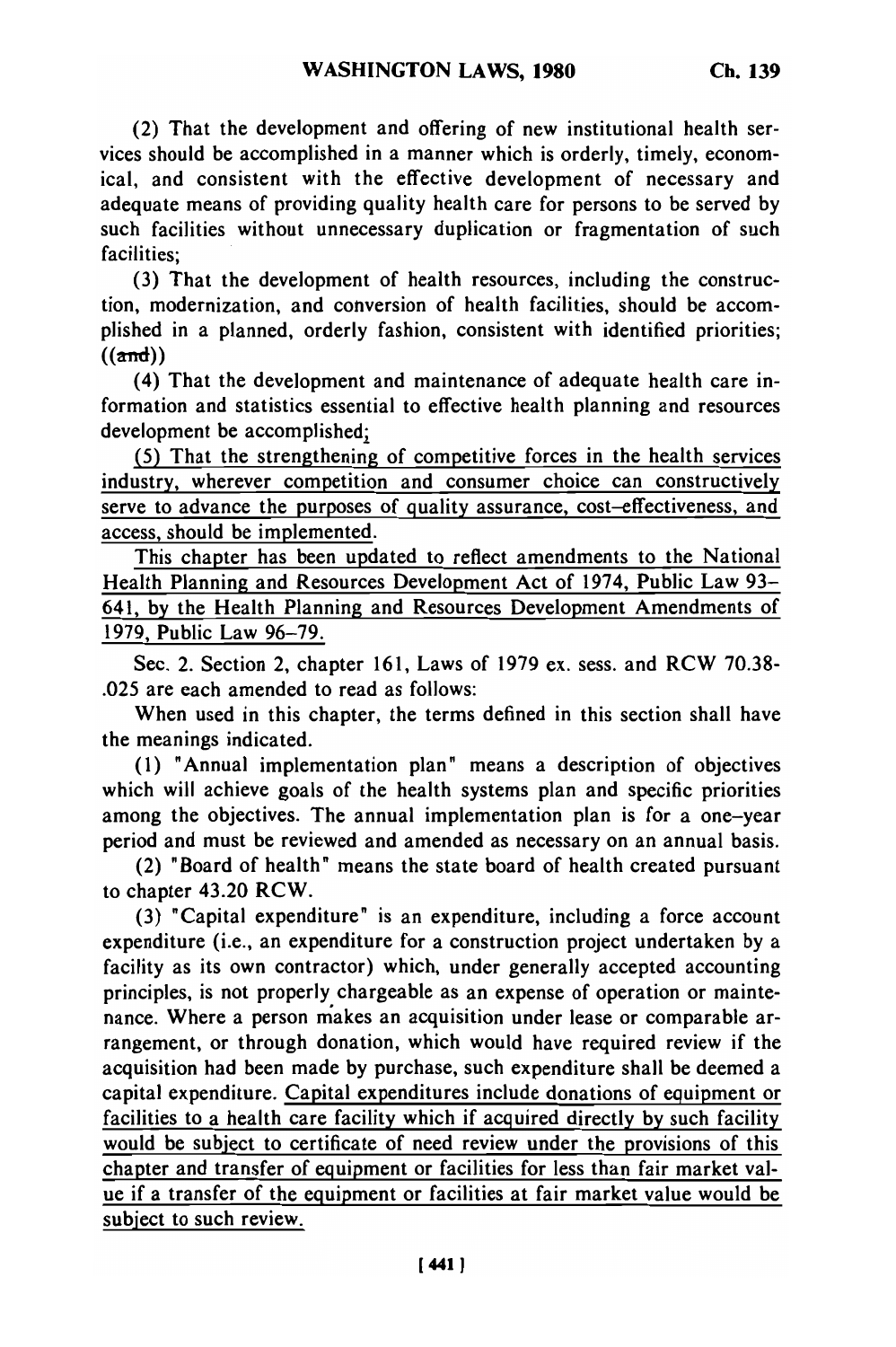(4) "Council" means the state health coordinating council created in RCW 70.38.055 and described in Public Law 93-641.

(5) "Department" means the state department of social and health services.

(6) "Expenditure minimum" means, for the purposes of the certificate of need program, one hundred fifty thousand dollars for the twelve-month period beginning with October 1979, and for each twelve-month period thereafter the figure in effect for the preceding twelve-month period, adjusted to reflect the change in the preceding twelve-month period in an index established by rules and regulations by the department of social and health services for the purpose of making such adjustment.

**(7)** "Health care facility" means hospitals, psychiatric hospitals, tuberculosis hospitals, nursing homes, kidney disease treatment centers, ambulatory surgical facilities, rehabilitation facilities, and home health agencies, and includes such facilities when owned and operated by the state or by a political subdivision or instrumentality of the state and such other facilities as required by Public Law 93-641 and implementing regulations, but does not include Christian Science sanitoriums operated, listed, or certified by the First Church of Christ Scientist, Boston, Massachusetts.

 $((\overline{(7)}))$  (8) "Health maintenance organization" means  $((\overline{ar\text{ entity as de}})$ fined in Public Law 93-641 and, in addition, any organization defined under  $RCW$  48.46.020(1))) a public or private organization, organized under the laws of the state, which:

(a) Is a qualified health maintenance organization under Title XIIi, section 1310(d) of the Public Health Services Act; or

(b) (i) Provides or otherwise makes available to enrolled participants health care services, including at least the following basic health care services: Usual physician services, hospitalization, laboratory, x-ray, emergency, and preventive services, and out-of-area coverage; (ii) is compensated (except for copayments) for the provision of the basic health care services listed in (b)(i) to enrolled participants by a payment which is paid on a periodic basis without regard to the date the health care services are provided and which is fixed without regard to the frequency, extent, or kind of health service actually provided; and (iii) provides physicians' services primarily (A) directly through physicians who are either employees or partners of such organization, or (B) through arrangements with individual physicians or one or more groups of physicians (organized on a group practice or individual practice basis).

((W)) **(9)** "Health services" means clinically related (i.e., preventive, diagnostic, curative, rehabilitative, or palliative) services and includes alcoholism, drug abuse, and mental health services and as defined in Public Law 93-641.

 $((\left\langle 9\right\rangle))$  (10) "Health systems agency" means a public regional planning body or a private nonprofit corporation which is organized and operated in a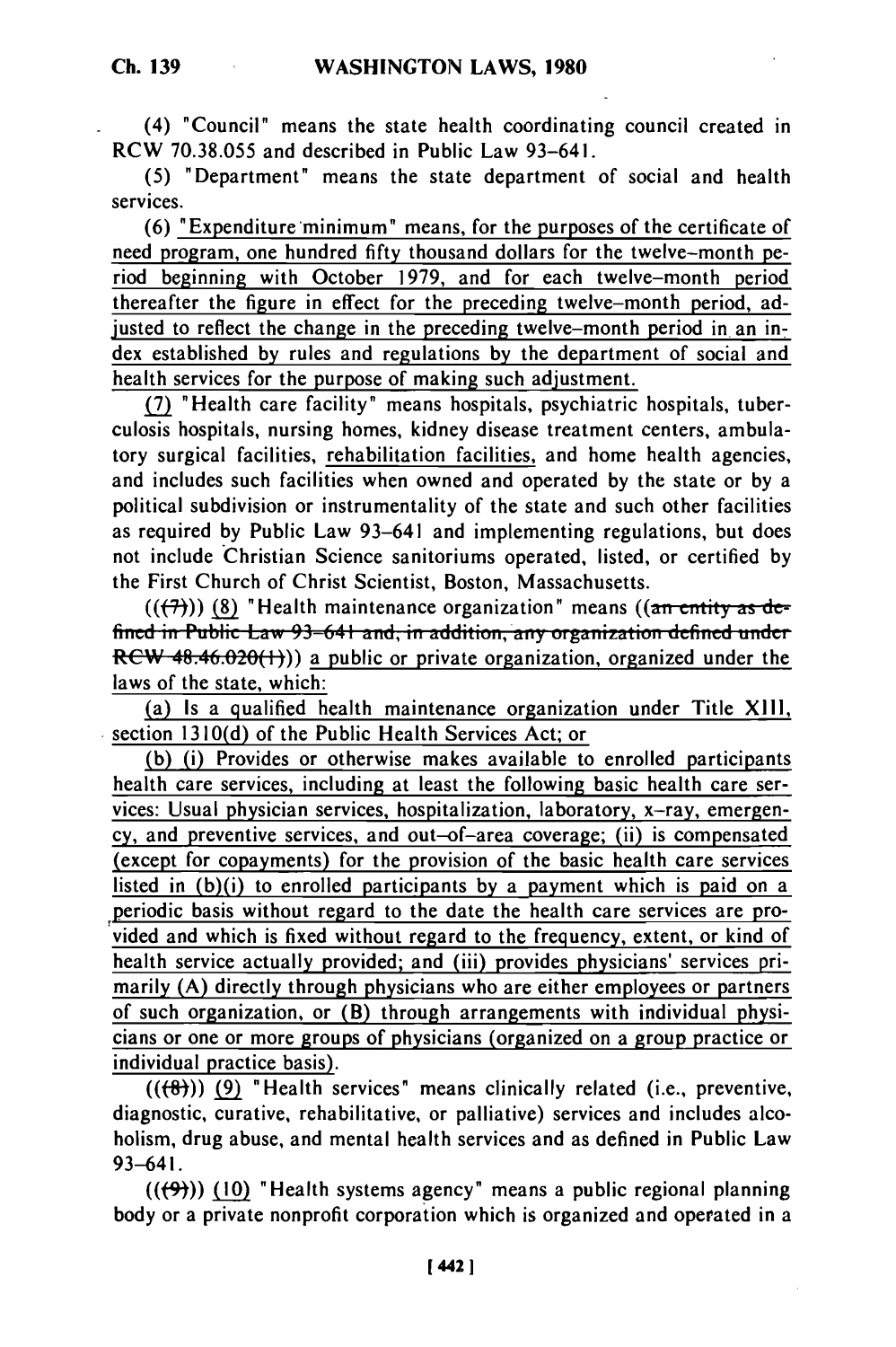manner that is consistent with the laws of the state of Washington and Public Law 93-641 and which is capable of performing each of the functions described in RCW 70.38.085 and is capable as determined by the secretary of the United States department of health((<del>, education and welfare</del>)) and human services, upon recommendation of the governor or of the council, of performing each of the functions described in the federal law.

 $((+10))$  (11) "Health systems plan" means a detailed statement of goals and resources required to reach those goals as described in Public Law 93- 641. Goals describe a healthful environment and health systems in the health service area which, when developed, will assure that quality health services will be available and accessible in a manner which assures continuity of care, at reasonable cost, for all residents of the area; are responsive to the unique needs and resources of the health service area;  $((\text{and}))$  take into account national guidelines for health planning policy and ((state-wide health needs and priorities)) are responsive to state-wide health needs as determined by the department. The health systems plan ((is *for* a period longer than one year and must be reviewed and amended as necessary on an annual basis)) also describes institutional health services and such other services as described in Public Law 96-79 as needed to provide for the wellbeing of persons receiving care within the health service area. The health system plan shall describe the number and type of resources including facilities, personnel, medical equipment, and other resources required to meet the goals in the health system plan and shall state the extent to which existing health care facilities are in need of modernization or conversion and the extent to which new facilities need to be constructed or acquired. The health system plan shall be developed in accordance with a format established by the council and shall be reviewed and amended as necessary but at least triennially.

(((+(+))) (12) "Institutional health services" means health services pro-<br>vided in an through health care facilities ((and health maintenance against vided in or through health care facilities ((and health maintenance organizations and includes the entities in or through which such services are provided as defined in Public Law 93-641)) and entailing annual operating costs of at least seventy-five thousand dollars for the twelve-month period beginning with October 1979, and for each twelve-month period thereafter the figure in effect for the preceding twelve-month period, adjusted to reflect the change in the preceding twelve-month period in an index established by rules and regulations by the department of social and health services.

 $((+2))$  (13) "Long-range health facility plan" means a document prepared by each hospital which contains a description of its plans for substantial changes in its facilities and services for three years.

 $((+3))$  (14) "Major medical equipment" means medical equipment which is used for the provision of medical and other health services and which costs in excess of one hundred fifty thousand dollars, except that such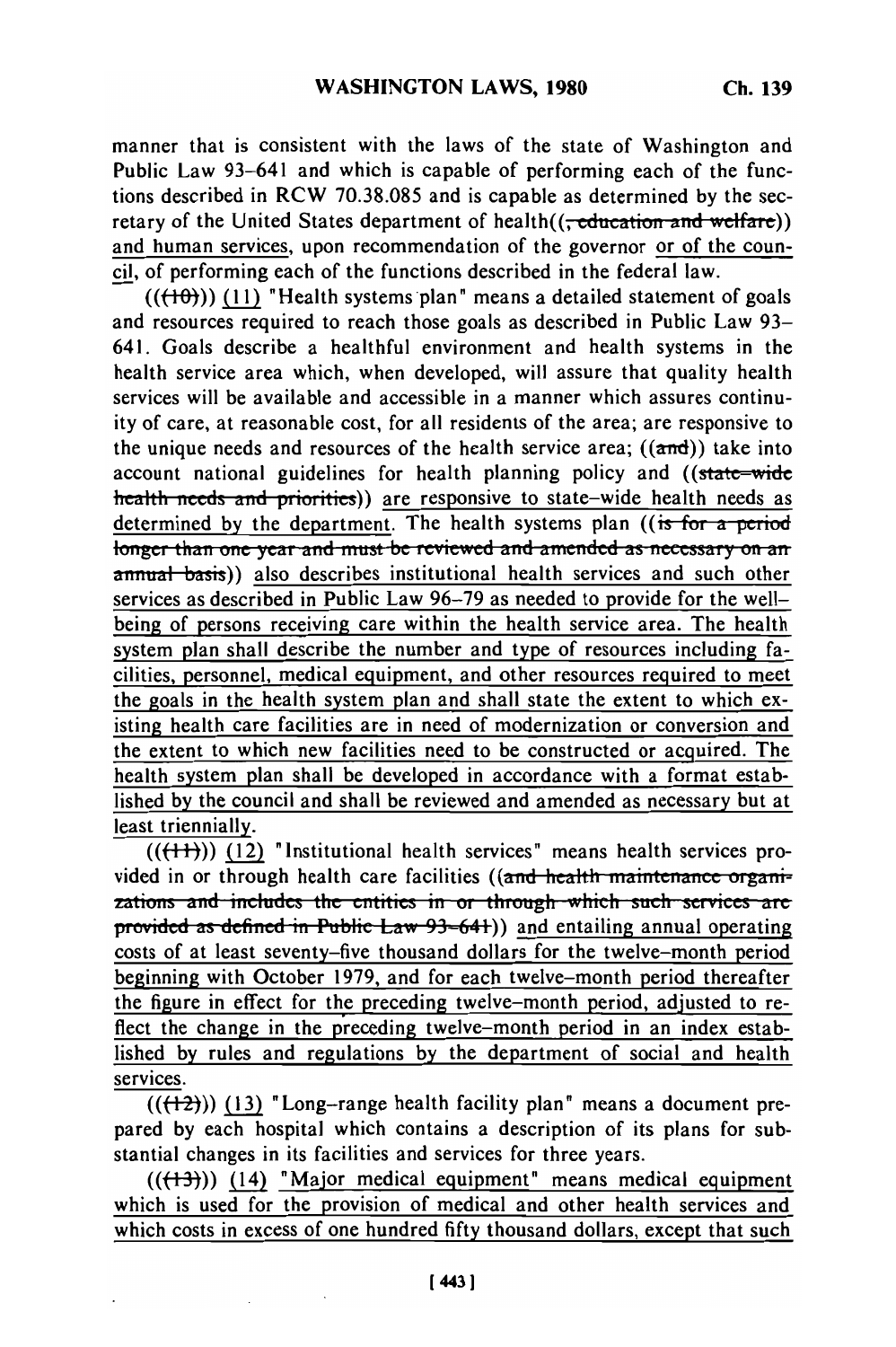term does not include medical equipment acquired by or on behalf of a clinical laboratory to provide clinical laboratory services if the clinical laboratory is independent of a physician's office and a hospital and it has been determined under Title XVIII of the Social Security Act to meet the requirements of paragraphs (10) and (11) of section 1861(s) of such act;

(15) "Person" means an individual, a trust or estate, a partnership, a corporation (including associations, joint stock companies, and insurance companies), the state, or a political subdivision or instrumentality of the state, including a municipal corporation or a hospital district.

 $((+4))$  (16) "Provider" generally means a health care professional or an organization, institution, or other entity providing health care but the precise definition for this term shall be in accord with Public Law 93-641.

(17) "Public Law 93-641", for the purposes of this chapter, refers to Titles XV and XVI of the Public Health Service Act as amended by the Health Planning and Resources Development Amendments of 1979 (Public Law 96-79).

 $((\overbrace{(+5)}))$  (18) "State health plan" means a document, described in Public Law ( $(93-64)$ ) 96-79, developed by the department( $\left(\frac{1}{2} \text{ and approved by}\right)$ the state health coordinating council which recommends priorities for changes in the health system of the state to achieve the desired health status of the citizens of the state and describes the relationship of these priorities to national health priorities and to the priorities of the health systems agencies of the state as set forth in their health systems plans)) and the council in accordance with RCW 70.38.065.

 $(((16)$  "State medical facilities plan" means a public document, described in Public Law 93-641, which sets forth: The number and type of medical facility beds and medical facilities needed to provide adequate inpatient care to people residing in the state and a plan for the distribution of such beds and facilities throughout the state; the number and type of outpatient and other medical facilities needed to provide adequate public health services and outpatient care to people residing in the state; and a plan for the distribution of such facilities throughout the state and the extent to which existing medical facilities in the state are in need of modernization or conversion, or construction of new facilities is indicated, and the priorities for such modernization, conversion, or construction projects.))

Sec. 3. Section 4, chapter 161, Laws of 1979 ex. sess. and RCW 70.38-.045 are each amended to read as follows:

The department is authorized and empowered to exercise such duties and powers as are prescribed for state health planning and development agencies in Public Law 93-641, including but not limited to the following:

(1) Conduct health planning activities,  $((\text{and}))$  implement the state health plan and the plans of the health systems agencies within the state which relate to the government of the state, and determine state-wide health needs;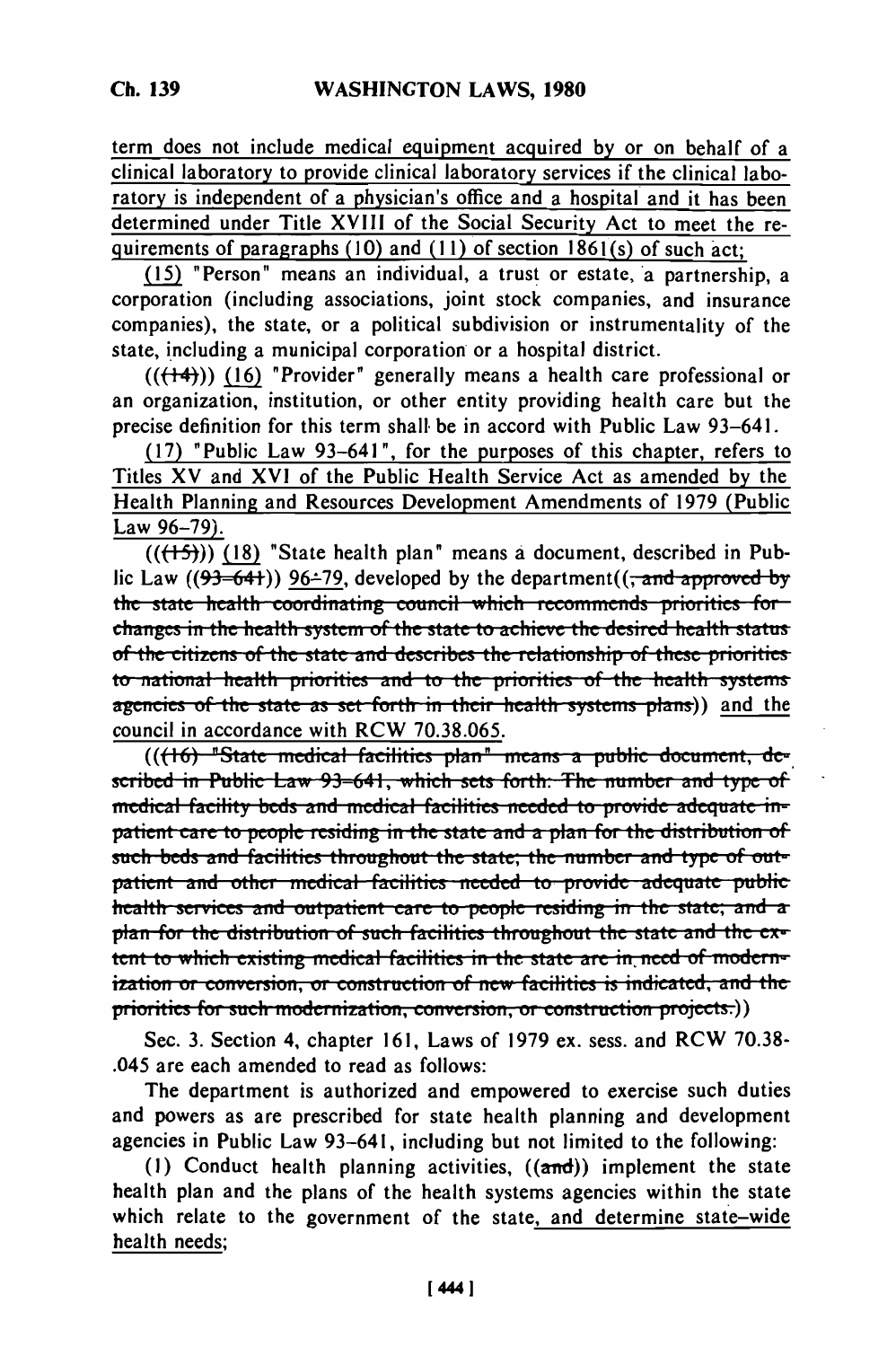(2) Prepare and review at least triennially and revise as necessary a preliminary state health plan ((to be submitted to the council for approval or disapproval and for use in developing the state plan));

(3) Assist the council in the ((review of the state medical facilities plan and in the)) performance of its functions generally. In implementing the state health plan, the department shall be assisted **by** such other agencies of state government as the governor may designate;

(4) Serve as the designated planning agency of the state for the purposes of section 1122 of the Social Security Act, if the department maintains an agreement with the secretary, United States department of health $((\text{-educa-})$ tion and welfare)) and human services pursuant to section 1122 of Public Law 92-603, and administer a state certificate of need program as provided in RCW 70.38.105, 70.38.115, and 70.38.125;

(5) After consideration of recommendations submitted by the health systems agencies respecting ((new institutional health services)) proposed ((to be offered within the state, make)) undertakings which are subject to certificate of need review under the provisions of this chapter, making findings as to the need for such ((services)) undertakings;

(6) Review on a periodic basis, not less than every five years,  $((aH))$  at least those institutional and home health services being offered in the state with respect to which priority goals have been established in the state health plan and, after consideration of recommendations submitted by health systems agencies respecting the appropriateness of such services, make public its findings;

**(7)** Coordinate and consult in the conduct of its authorized activities with the Washington state hospital commission, the council, the designated state mental health authority, and such other agencies designated **by** the governor;

(8) Prepare an inventory of the nonfederal health care facilities located in the state and evaluate on an ongoing basis the physical condition of such facilities;

(9) Determine the state-wide health needs of the state after providing reasonable opportunity for the submission of written recommendations from the health systems agencies and such agencies as shall be designated **by** the governor and after consulting with the council.

Sec. 4. Section 5, chapter 161, Laws of 1979 ex. sess. and RCW 70.38- .055 are each amended to read as follows:

(I) There is established a state health coordinating council.

(2) The council shall be composed of members who shall be appointed by the governor in accordance with the provisions of Public Law 93-641 and shall be considered appointed officials for whom compliance with section **1,** chapter 104, Laws of 1975-'76 2nd ex. sess., (Ref. Bill No. 36), RCW 42.17.240, is required.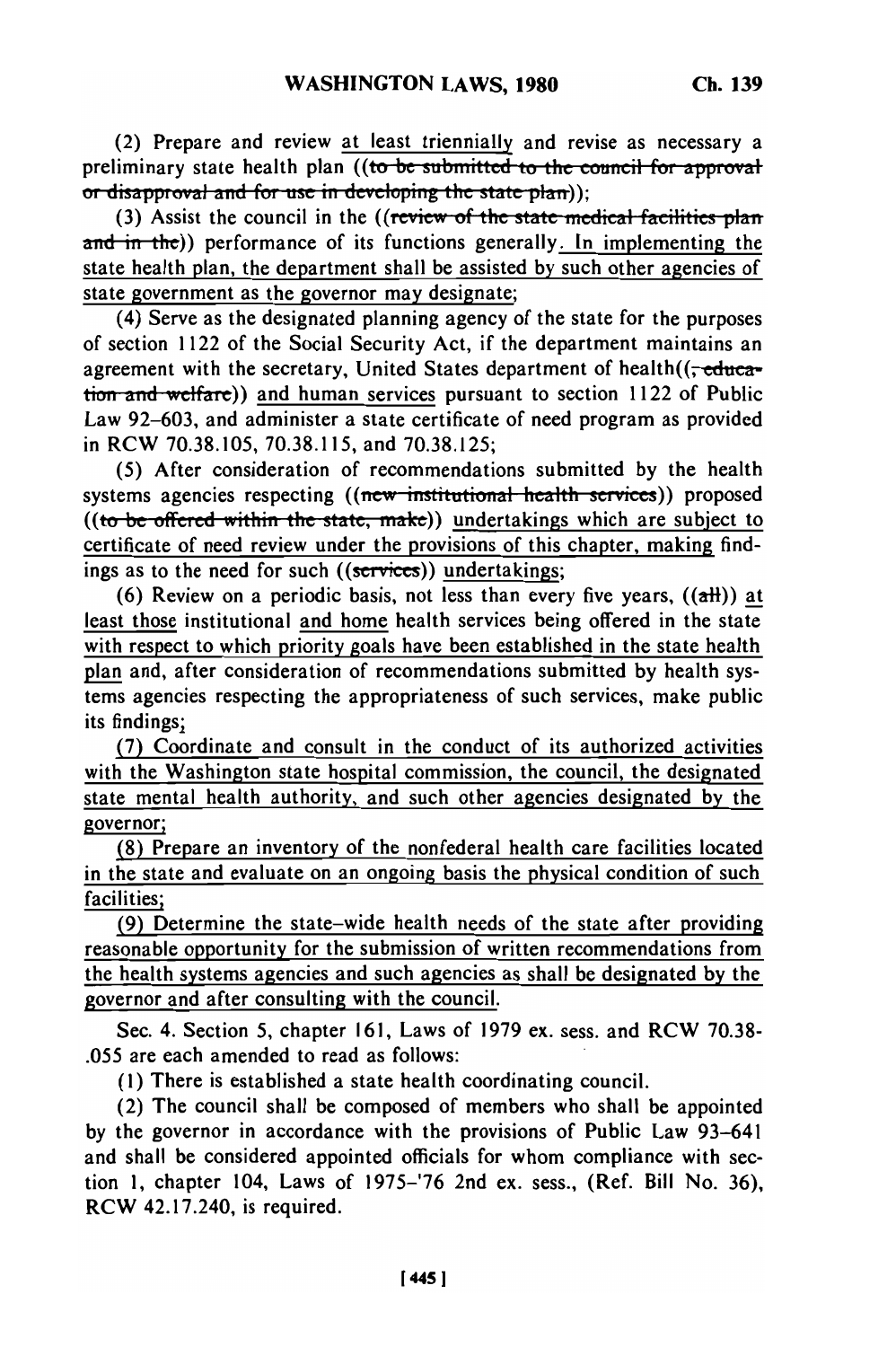**(3)** The council shall, in addition to the appointed members, include as nonvoting, ex officio 'members the chairpersons of the house and senate committees on social and health services, the secretary of the department, the chairman of the hospital commission, or their designees, and an individual whom the chief medical director of the veterans administration shall have designated as a representative of the veterans administration ((who shall be a voting member)).

(4) The council shall have a chairperson designated ( $(m - a)$  manner con $s$  istent with Public Law  $93-64$ ) by the governor by and with the consent of the senate from among the members of the council who shall serve a one-year term.

(5) The council shall conduct all of its business meetings in public pursuant to the "Open Public Meetings Act of 1971 ", chapter 42.30 RCW, and shall meet at least once in each calendar quarter of a year. Books and records of the council shall be subject to public disclosure in accordance with RCW 42.17.250 through 42.17.340.

(6) Members of the council shall serve without pay, but shall be entitled to reimbursement for travel expenses incurred as provided in RCW 43.03- .050 and 43.03.060.

(7) The governor shall have the power to stagger the terms of the members so that one-third thereof may be appointed for an original term of one year, one-third for an original term of two years, and one-third for an original term of three years, with all subsequent appointments to be for terms of three years.

Sec. **5.** Section 6, chapter 161, Laws of 1979 ex. sess. and RCW 70.38- .065 are each amended to read as follows:

The council is authorized and empowered to exercise such duties and powers as are required for state-wide health coordinating councils in P.L. 93-641, including but not limited to the following:

(1) ((Review annually and coordinate the health systems plan and annual implementation plan)) Establish, in consultation with the health systems agencies and the department, a uniform format for health systems plans, review and coordinate at least triennially the health systems plan, and review at least annually the annual implementation plan of each health systems agency and report to the secretary of health(( $\frac{1}{\sqrt{1-\frac{1}{\sqrt{1-\frac{1}{\sqrt{1-\frac{1}{\sqrt{1-\frac{1}{\sqrt{1-\frac{1}{\sqrt{1-\frac{1}{\sqrt{1-\frac{1}{\sqrt{1-\frac{1}{\sqrt{1-\frac{1}{\sqrt{1-\frac{1}{\sqrt{1-\frac{1}{\sqrt{1-\frac{1}{\sqrt{1-\frac{1}{\sqrt{1-\frac{1}{\sqrt{1-\frac{1}{\sqrt{1-\frac{1}{\sqrt{1-\frac{1}{\sqrt{1-\frac{1}{\sqrt{$ and human services its comments;

(2) Prepare  $((\text{and}))$ , review at least triennially, and revise as necessary( $(\overline{\phantom{a}}\right.$  at least annually,)) a state health plan which shall be made up of the health systems plans of the health systems agencies and which plan may, as found necessary by the state health coordinating council, contain revisions of such health systems plans to achieve their appropriate coordination or to deal more effectively with state-wide health needs as determined **by** the department. The plan shall also describe the institutional health services needed to provide for the well-being of persons receiving care within the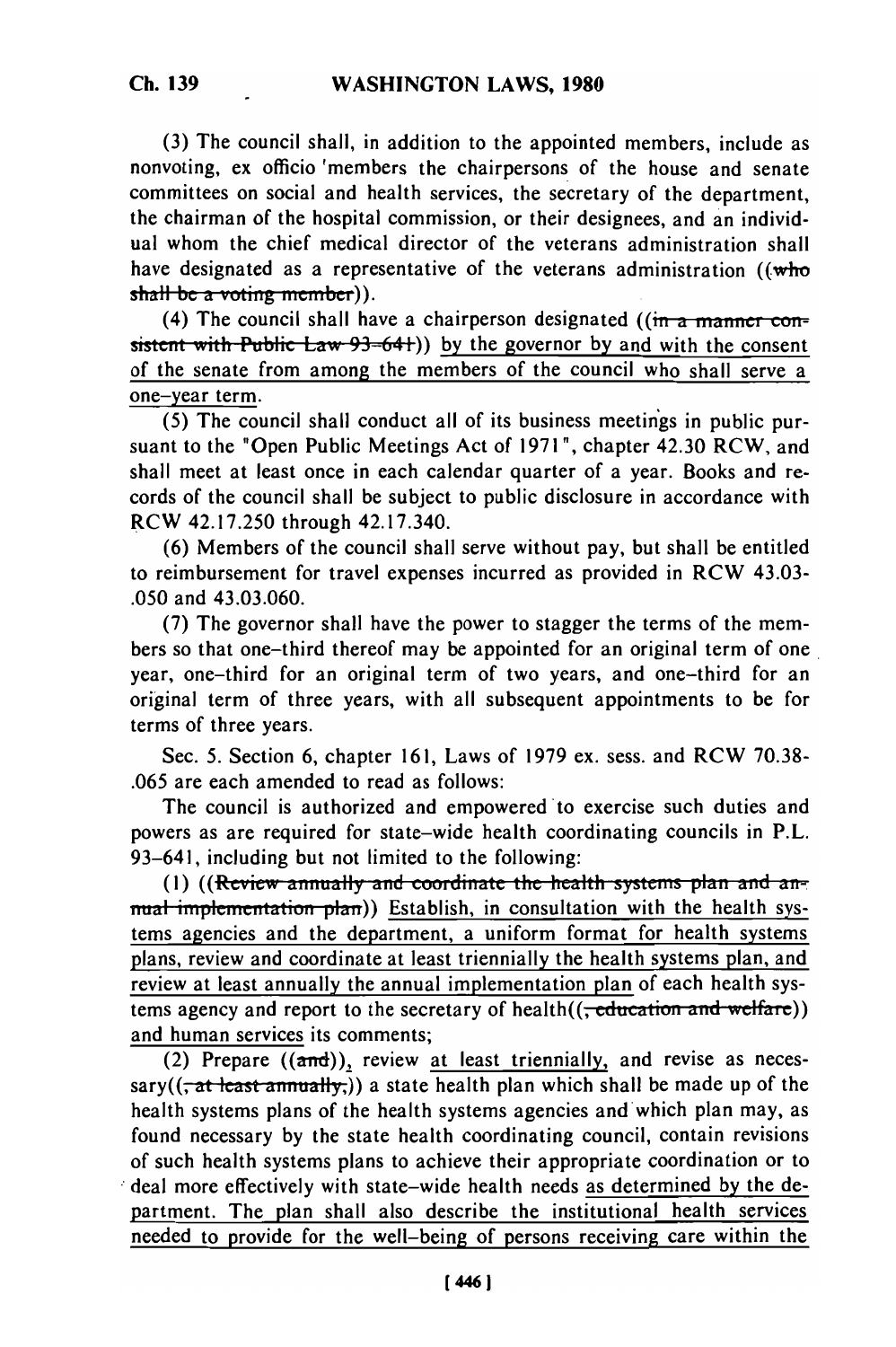state, the number and type of resources required to meet the goals of the plan, and the extent to which existing health care facilities are in need of modernization, conversion, or closure and the extent to which new facilities need to be constructed or acquired. The state health plan, approved by the council, shall be the state health plan for the state for purposes of Public Law 93-641 after its approval by the governor;

(3) Review annually the budget of each health systems agency and report to the secretary of the United States department of health $((\text{reluction})$ and welfare)) and human services its comments on such budget;

(4) Review applications submitted by the health systems agencies for planning and development grants, and report to the secretary of the United States department of health((<del>, education and welfare</del>)) and human services its comments;

(5) Advise the department generally on the performance of its functions;  $((\text{and}))$ 

**(6)** Submit the approved state health plan to the governor for adoption as the state health plan for the state. The governor may disapprove the state health plan only if the governor determines the plan does not effectively meet the state-wide health needs that have been identified by the department. The governor, in disapproving a state health plan, shall make public a detailed statement of the basis for the determination that the plan does not meet such needs and shall specify the changes in the plan which the governor determines are needed to meet such needs. The plan shall then be revised after public hearing in accordance with the governor's statement.

**(7)** Perform such duties in connection with the state health plan as may be required as a condition to the receipt of federal funds as described in Public Law 93-641.

Sec. 6. Section 8, chapter 161, Laws of 1979 ex. sess. and RCW 70.38- .085 are each amended to read as follows:

There shall be established in accordance with Public Law 93-641, and implementing regulations, health service areas within the state and health systems agencies organized and established in accordance with such law.

Each health systems agency shall have as its primary responsibility the provision of effective health planning for its health service area and the promotion of the development within the area of health services, manpower, and facilities which meet identified needs, reduce documented inefficiencies, and implement the health plans of the agencies which shall include all classes of health care practitioners. To meet its primary responsibility, a health systems agency shall carry out such functions as are prescribed for health systems agencies in Public Law 93-641, including but not limited to the following functions:

(I) Assemble and analyze data concerning: The status and its determinants of the health of the residents of its health service area; the status of the health care delivery system in the area and the use of that system by the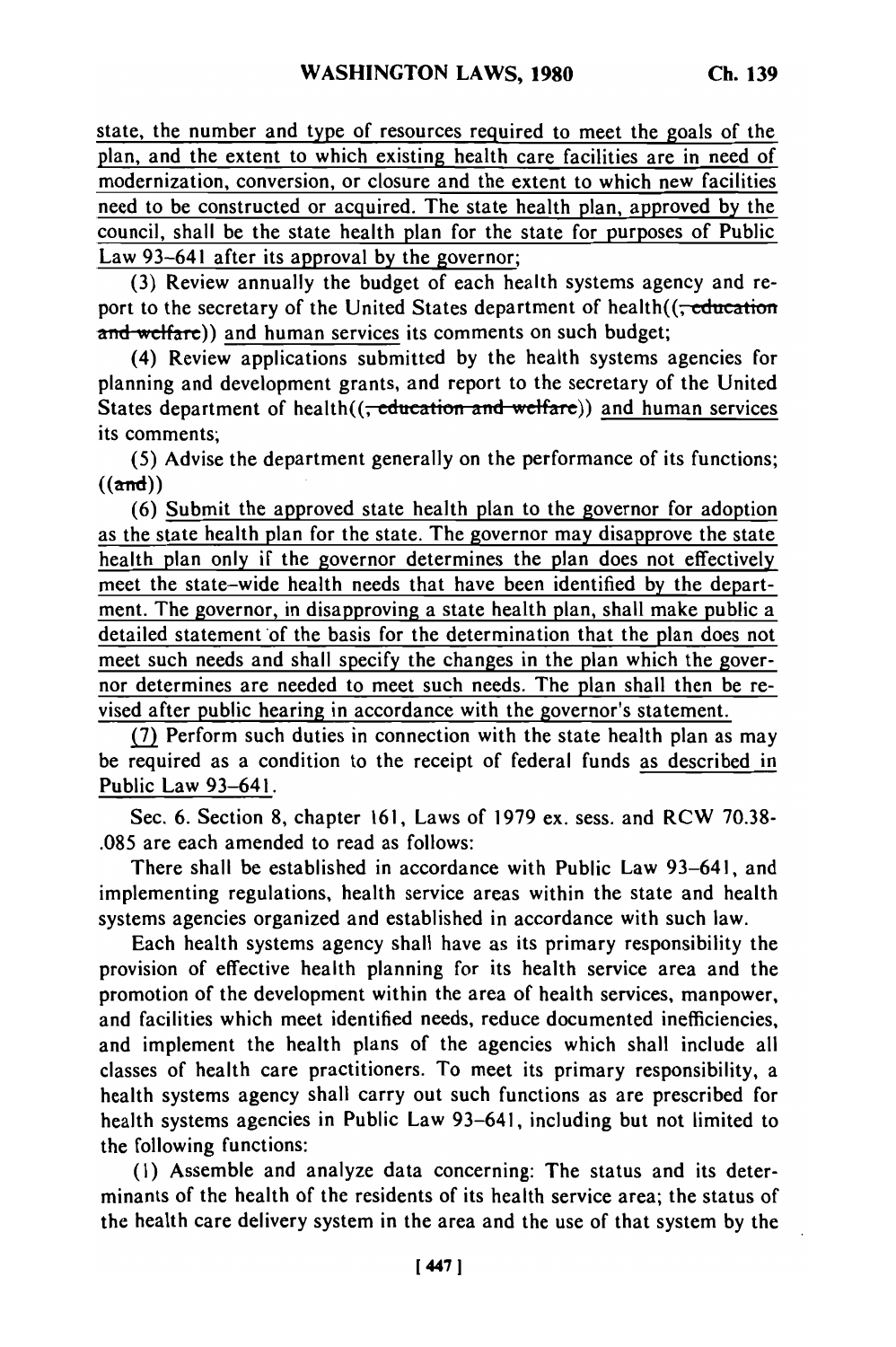Ch. 139

residents of the area; the effect which the area's health care delivery system has on the health of the residents of the area; the number, type, and location of the area's health resources including health services, manpower, and facilities; the patterns of utilization of the area's health resources; and the environmental and occupational exposure factors affecting immediate and long-term health conditions;

(2) Establish( $\left(\frac{1}{2}, \frac{2}{3}, \frac{1}{2}\right)$  review, and amend as necessary)), consistent with the format established by the council, a health systems plan;

(3) Establish, annually review, and amend as necessary an annual implementation plan which describes objectives which will achieve the goals of the health systems plan and priorities among the objectives:

(4) Develop and publish specific plans and projects for achieving the objectives of the annual implementation plan;

(5) Review and make recommendations to the department respecting the need for new institutional health services proposed to be offered or developed in the health service area of such health systems agency;

(6) Review on a periodic basis, at least every five years,  $((aH))$  at least those institutional and home health services offered in the health service area of the agency and with respect to which priority goals have been established in the state health plan, and make recommendations to the department respecting the appropriateness of such services in the area; and

(7) ((Recommend annually to the department projects for the modernization, construction, and conversion of medical facilities in the agency's health service area— which projects will achieve the health systems plan and annual implementation plan of the health systems agency and the priorities among such projects; and

 $(8)$ )) Seek the assistance of individuals and public and private entities in the health service area, to the extent practicable, in implementing the health systems plan and annual implementation plan.

Sec. 7. Section 10, chapter 161, Laws of 1979 ex. sess. and RCW 70-.38.105 are each amended to read as follows:

(1) The department is authorized and directed to implement the certificate of need program in this state pursuant to the provisions of this chapter.

(2) There shall be a state certificate of need program which is consistent with the provisions of Public Law 93-641.

(3) No person shall ((offer or develop a new institutional health service; or undertake expenditures in preparation for such offering or development, unless a certificate of need authorizing such new institutional health services has been issued)) engage in any undertaking which is subject to certificate of need review under subsection (4) of this section without first having received from the department either a certificate of need or an exception granted in accordance with this chapter.

(4) ((New institutional health services)) The following shall be subject to certificate of need review under this chapter  $((\text{shall include}))$ :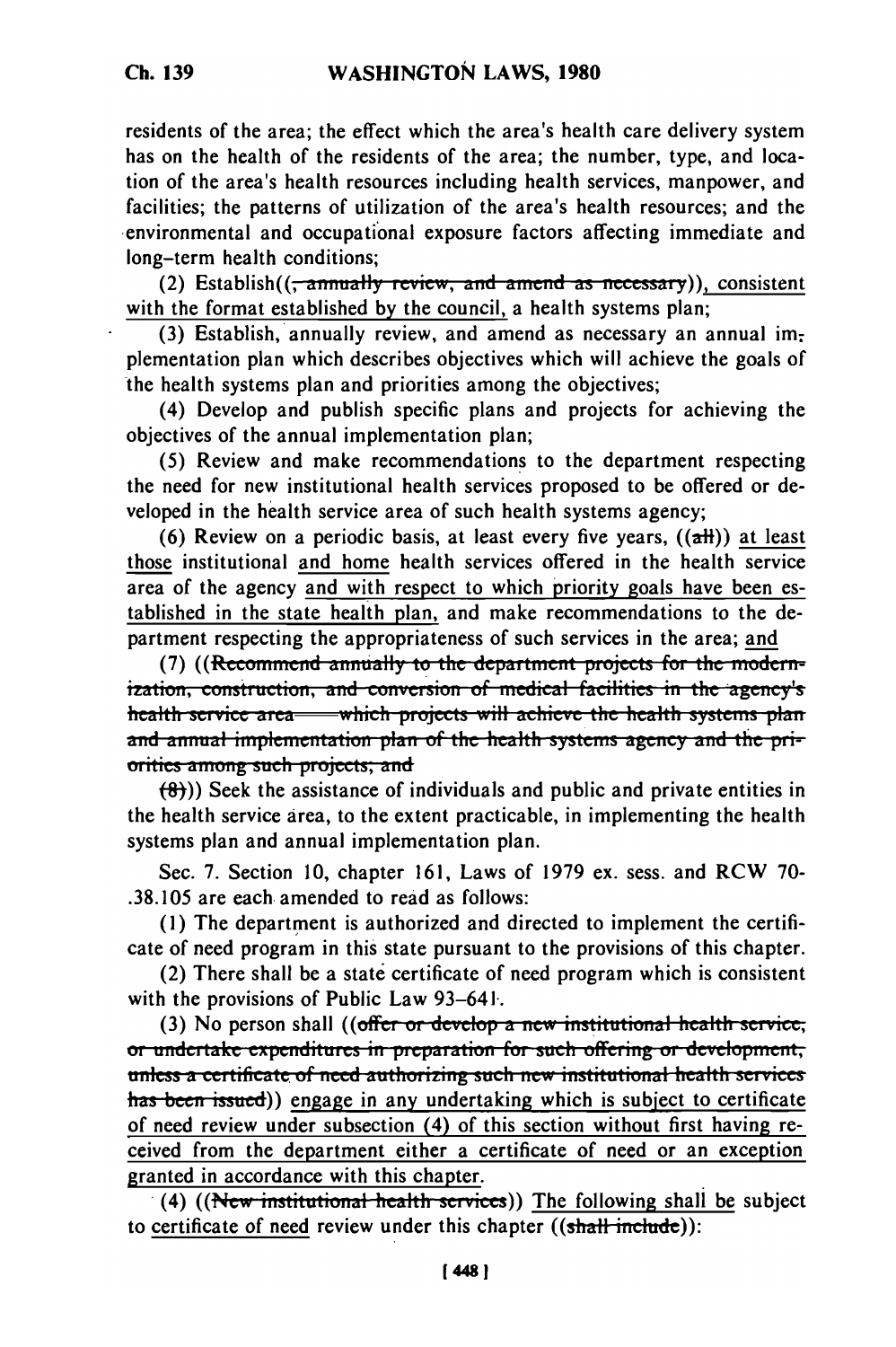(a) The construction, development, or other establishment of a new health care facility ((or health maintenance organization));

(b) Any capital expenditure by or on behalf of a health care facility ( $($  or health maintenance organization in excess of one hundred and fifty thousand dollars which under generally accepted accounting principles consistently applied is a capital expenditure, excluding expenditures for site acquisition, acquisition of existing acute care health facilities, health maintenance organizations, or expenditures solely for the termination or reduction of beds or of a health service)) which (i) substantially changes the services of the facility after January 1, 1981, or (ii) which exceeds the expenditure minimum as defined by RCW 70.38.025(6). The cost of any studies, surveys, designs, plans, working drawings, specifications, and other activities essential to the acquisition, improvement, expansion, or replacement of any plant or equipment with respect to which such expenditure is made shall be included in determining the amount of the expenditure;

(c) A change in bed capacity of a health care facility ((or health maintenance organization)) which increases the total number of licensed beds or redistributes beds among facility and service categories of acute care, skilled nursing, intermediate care, and boarding home care if the bed redistribution is to be effective for a period in excess of six months;

(d) Acquisition of major medical equipment:

(i) If the equipment will be owned by or located in a health care facility;  $or$ 

(ii) If, after January 1, 1981, the equipment is not to be owned by or located in a health care facility, the department finds consistent with federal regulations the equipment will be used to provide services for hospital inpatients, or the person acquiring such equipment did not notify the department of the intent to acquire such equipment at least thirty days before entering into contractual arrangements for such acquisition;

(e) Any new institutional health services which are offered in or through a health care facility ((or health maintenance organization)), and which were not offered on a regular basis by, in, or through such health care facility ((or health maintenance organization)) within the twelve-month period prior to the time such services would be offered; and

 $((e))$  (f) Any expenditure by or on behalf of a health care facility ((or health maintenance organization)) in excess of ((one hundred and fifty thousand dollars)) the expenditure minimum made in preparation for ((the offering or development of a new institutional service)) any undertaking under subsection (4) of this section and any arrangement or commitment made for financing ((the offering or development of the new institutional health service)) such undertaking. Expenditures of preparation ((for the offering of a new institutional health service)) shall include expenditures for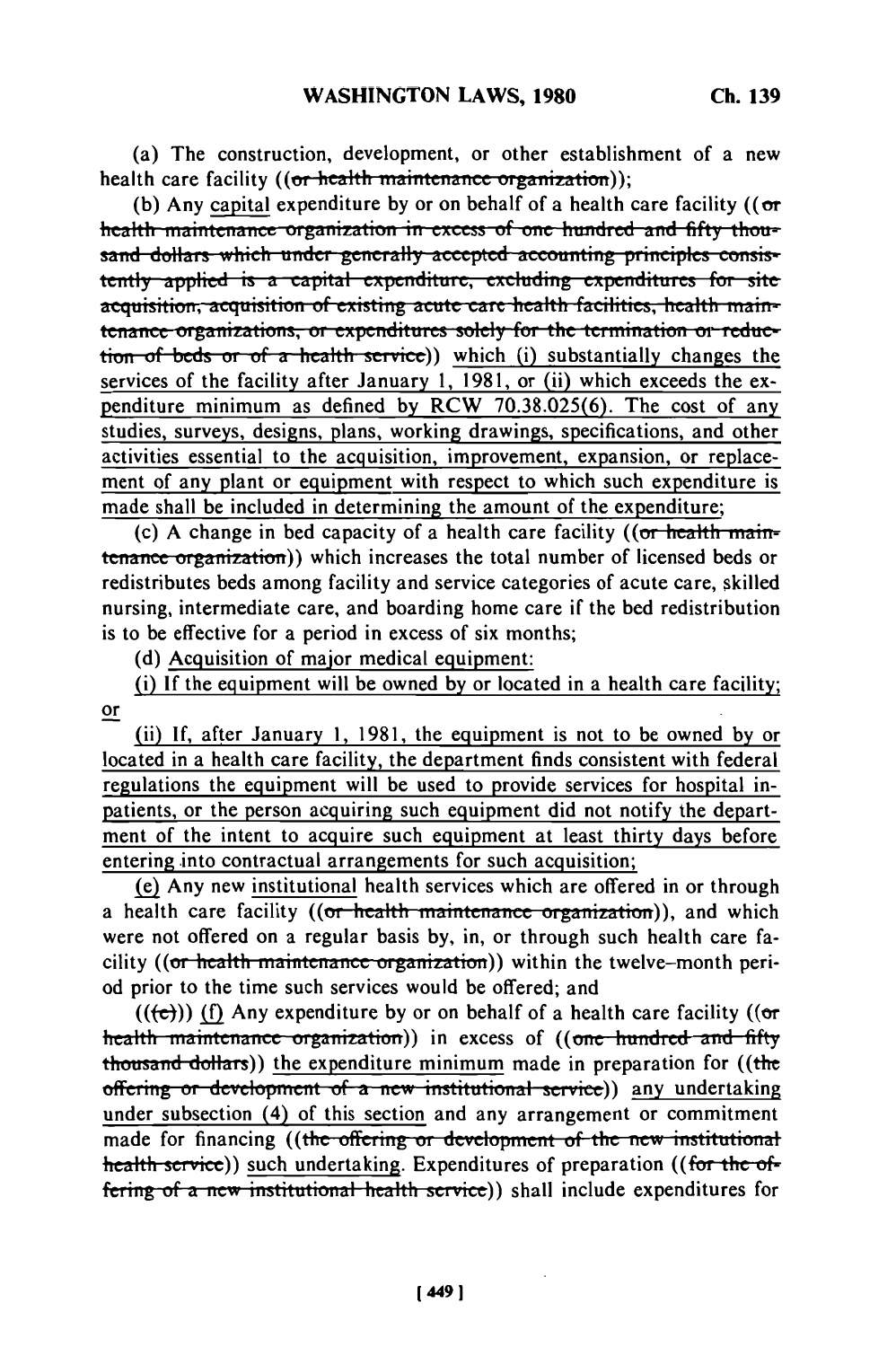architectural designs, plans, working drawings, and specifications. The department may issue certificates of need permitting predevelopment expenditures, only, without authorizing ((the development or offering of new institutional health services)) any subsequent undertaking with respect to which such predevelopment expenditures are made.

(5) No person may divide a project in order to avoid review requirements under any of the thresholds specified in this section.

(((6) Notwithstanding any other provision of this section, prior to October 1, 1980, new institutional health services of health maintenance organizations shall include only those services which are provided in or through a health care facility owned, operated, or otherwise utilized by the health maintenance organization.))

Sec. 8. Section 11, chapter 161, Laws of 1979 ex. sess. and RCW 70-.38.115 are each amended to read as follows:

(1) Certificates of need shall be issued, denied, suspended, or revoked by the secretary of the department, or his designee, in accord with the provisions of this chapter and rules and regulations proposed by the department and adopted by the board of health pursuant to this chapter. Rules and regulations shall establish review procedures and criteria for the certificate of need program.

(2) Criteria for the review of certificate of need applications, except as provided in subsection (3) of this section for health maintenance organizations, shall include but not be limited to consideration of the following:

 $\overline{a}$ ) The relationship of the health services being reviewed to the applicable health plans;

(b) The relationship of services reviewed to the long-range development plan, if any, of the persons providing or proposing such services;

(c) The need that the population served or to be served by such services has for such services:

(d) The availability of less costly or more effective alternative methods of providing such services;

(e) The immediate and the long-range financial feasibility of the proposal as well as the probable impact of the proposal on the cost of and charges for providing health services by the persons proposing the new institutional health service, including findings and recommendations of the Washington state hospital commission in the case of applications submitted by hospitals;

(f) The relationship of the services proposed to be provided to the existing health care system of the area in which such services are proposed to be provided;

(g) In the case of health services to be provided, (i) the availability of resources including health manpower, management personnel, and funds for capital and operating needs for the provision of the services  $((\text{and}))$ , (ii) the availability of alternative uses of such resources for the provision of other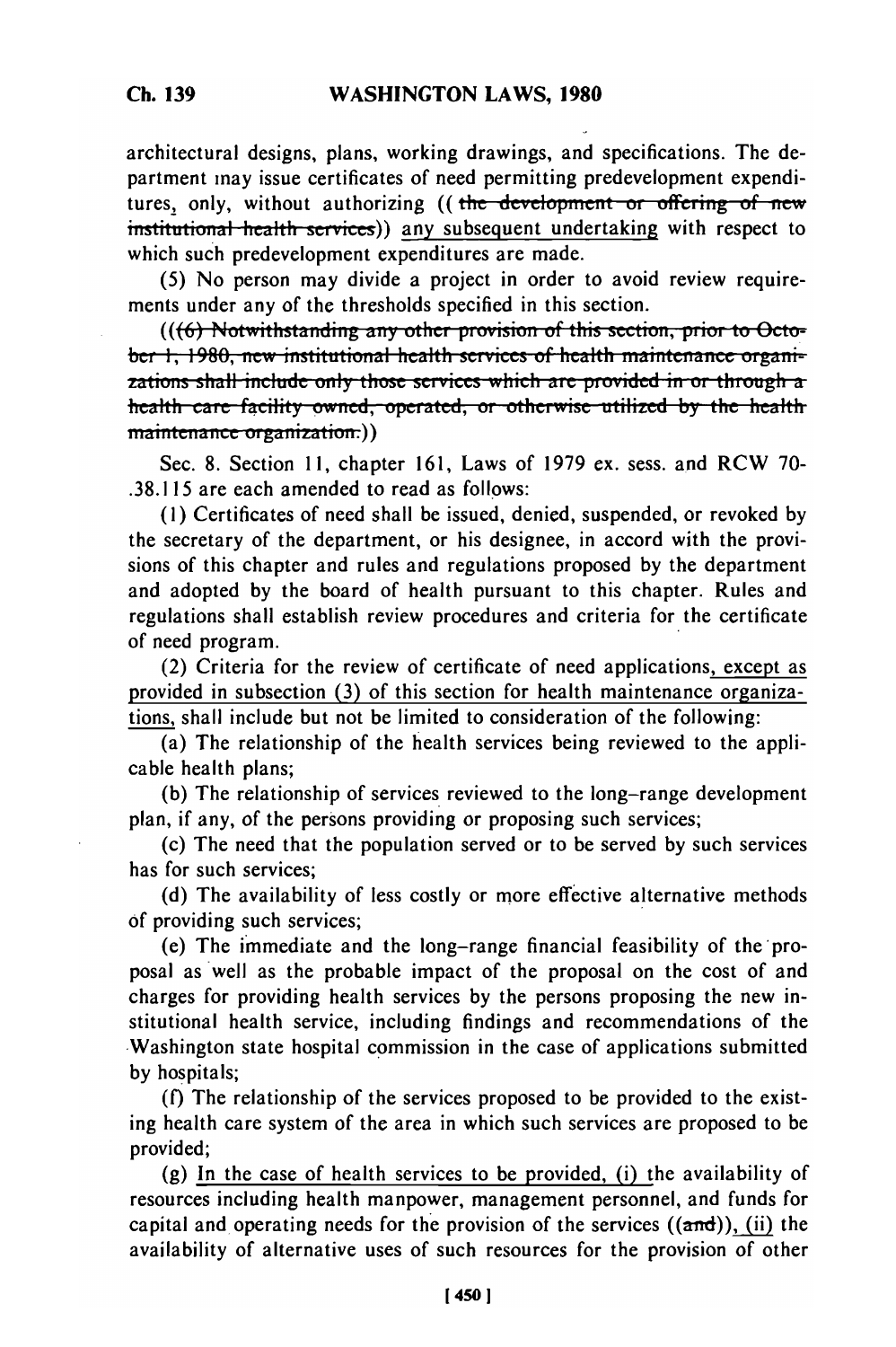health services, (iii) the effect of the means proposed for the delivery of such services on the clinical needs of health professional training programs in the area in which such services are to be provided, (iv) the extent to which health professions schools in the area will have access to the services for training purposes if such services are to be available in a limited number of facilities, and (v) the extent to which such proposed services will be accessible to all residents of the area to be served. When an application is made by an osteopathic or allopathic facility for a certificate of need to construct, expand, or modernize a health care facility, acquire major medical equipment, or add services, the need for that construction, expansion, modernization, acquisition of equipment, or addition of services shall be considered on the basis of the need for and the availability in the community of services and facilities for osteopathic and allopathic physicians and their patients. The department shall consider the application in terms of its impact on existing and proposed institutional training programs for doctors of osteopathy and medicine at the student, internship, and residency training levels;

(h) ((The relationship, including the organizational relationship, of the health services proposed to be provided to ancillary and support services;

 $(\overrightarrow{t})$ ) Special needs and circumstances of those entities which provide a substantial portion of their services or resources, or both, to individuals not residing in the health service areas in which the entities are located or in adjacent health service areas;

 $((\text{ii}))$  (i) The special needs and circumstances of health maintenance organizations ((and the enrolled participants for whom the health maintenance organization has a contractual obligation to serve or may reasonably be expected to serve in the future. In order to permit health maintenance organizations to plan on the basis of enrolled participants rather than a geographical service area, health maintenance organization projects shall be evaluated on the basis of cost-effectiveness to the enrolled participants of the health maintenance organization: PROVIDED HOWEVER, That consideration of a new institutional health service proposed by a health maintenance organization shall also address the availability and cost of obtaining the proposed new institutional health services from the existing providers in  $the area$ );

 $((k)$  The special needs and circumstances of biomedical and behavioral research projects which are designed to meet a national need and for which local conditions offer special advantages;

 $(H)$ ) (i) In the case of a construction project, the costs and methods of the proposed construction, including the cost and methods of energy provision, and the probable impact of the construction project reviewed (i) on the cost of providing health services by the person proposing such construction project and (ii) on the cost and charges to the public of providing health services by other persons;  $((\text{and}$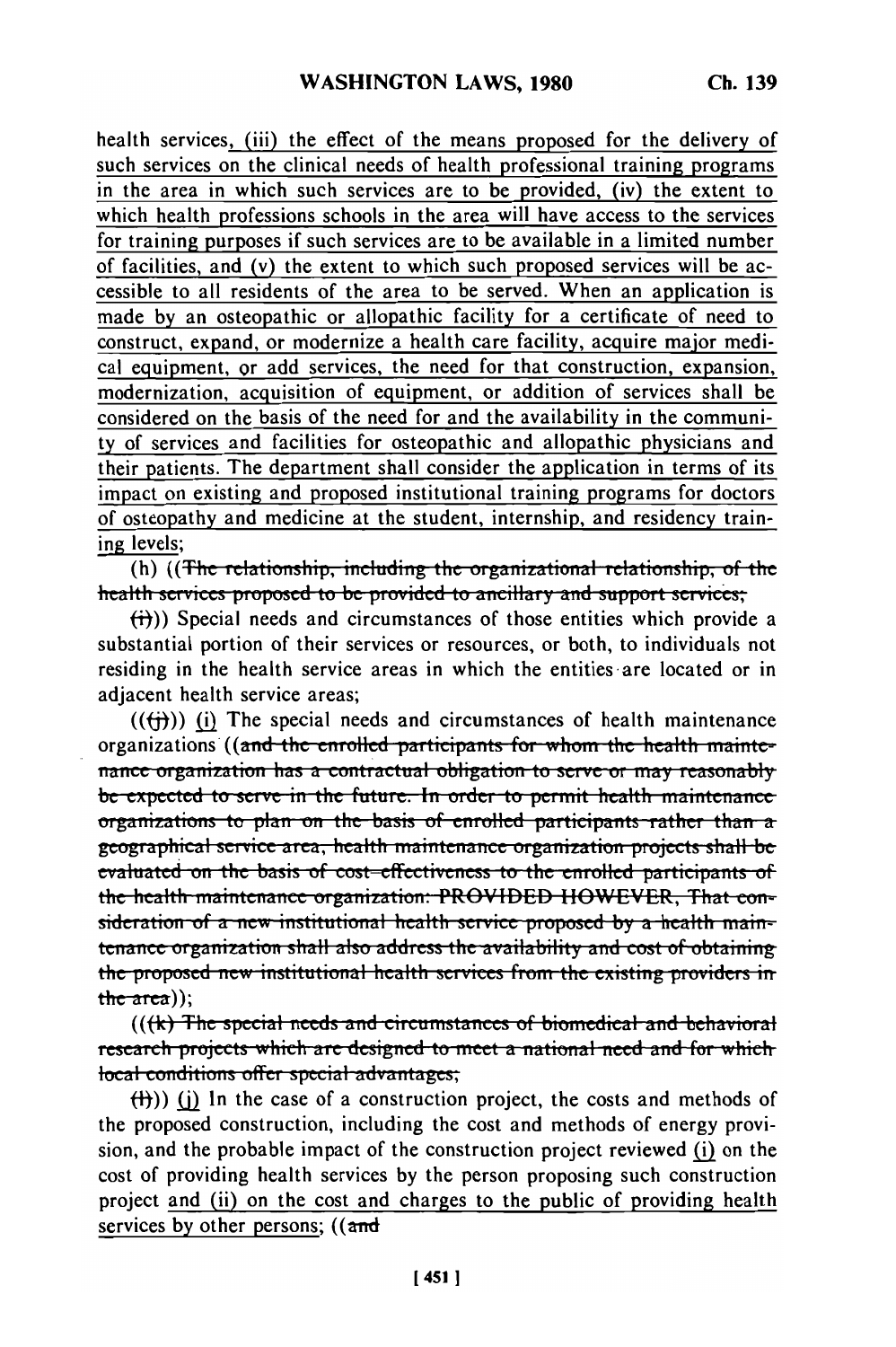(m)) (k) The special needs and circumstances of osteopathic hospitals

**(1)** The special circumstances of health service institutions and the need for conserving energy;

(m) The factors which affect the effect of competition on the supply of the health services being reviewed;

(n) Improvements or innovations in the financing and delivery of health services which foster competition and serve to promote quality assurance and cost-effectiveness;

(o) In the case of health services proposed to be provided, the efficiency and appropriateness of the use of existing services and facilities similar to those proposed; and

(p) In the case of existing services or facilities, the quality of care provided by such services or facilities in the past.

(3) A certificate of need application of a health maintenance organization or a health care facility which is controlled, directly or indirectly, by a health maintenance organization, shall be approved by the department if the department finds (in accordance with criteria prescribed by the secretary of the United States department of health and human services by regulation):

(a) Approval of such application is required to meet the needs of the members of the health maintenance organization and of the new members which such organization can reasonably be expected to enroll; and

(b) The health maintenance organization is unable to provide, through services or facilities which can reasonably be expected to be available to the organization, its institutional health services in a reasonable and cost-effective manner which is consistent with the basic method of operation of the organization and which makes such services available on a long-term basis through physicians and other health professionals associated with it.

A health care facility (or any part thereof) or medical equipment with respect to which a certificate of need was issued under this subsection may not be sold or leased and a controlling interest in such facility or equipment or in a lease of such facility or equipment may not be acquired unless the department issues a certificate of need approving the sale, acquisition, or lease.

(4) When a hospital has developed a long-range health facility plan, pursuant to RCW 70.38.145, and the proposed new institutional health service is consistent with such plan, an expedited review process shall be instituted by the department as it has been done since the enactment of chapter 70.38 RCW in 1971.

 $((+4))$  (5) The decision of the department on a certificate of need application shall be consistent with the state health plan in effect, except in emergency circumstances which pose a threat to the public health. The department in making its final decision may issue a conditional certificate of

and nonallopathic services;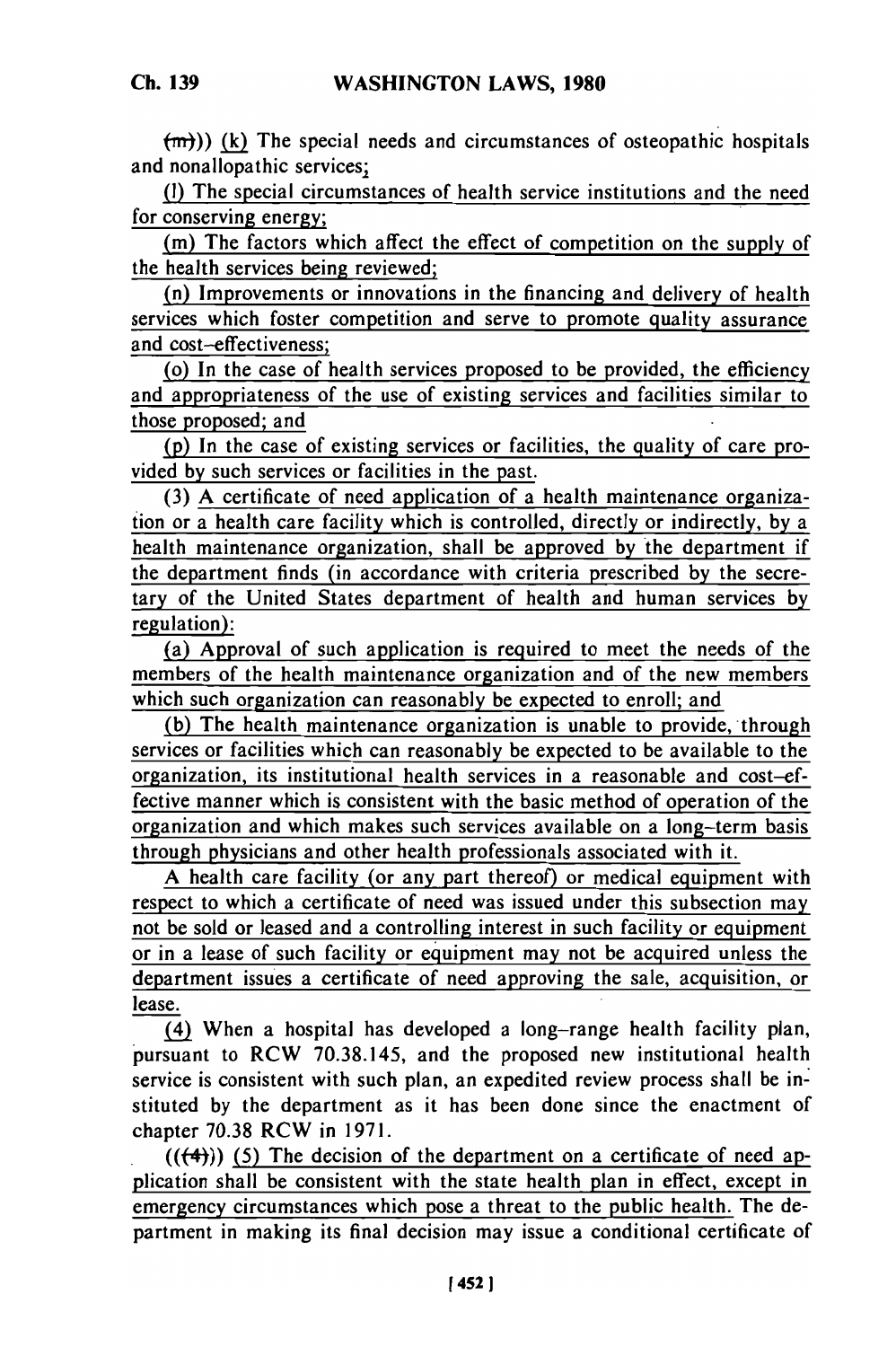need if it finds that the project is justified only under specific circumstances. The conditions shall directly relate to the project being reviewed. The conditions may be released if it can be substantiated that the conditions are no longer valid and the release of such conditions would be consistent with the purposes of this chapter.

 $((+5))$  (6) Criteria adopted for review in accordance with subsection (2) of this section may vary according to the purpose for which the particular review is being conducted or the type of health service reviewed.

 $((\{6\}))$  (7) Any applicant denied a certificate of need or whose certificate of need has been suspended or revoked shall be afforded an opportunity for administrative review in accordance with chapter 34.04 RCW and a hearing shall be held within one hundred twenty days of a request therefor.

(8) An application for a certificate of need for a capital expenditure which is required to eliminate or prevent imminent safety hazards or correct violations of applicable licensure and accreditation standards shall be approved as specified in PL 93-641, section 1527(c).

NEW SECTION. Sec. 9. There is added to chapter 70.38 RCW a new section to read as follows:

**(1)** The department shall not require a certificate of need for the offering of an inpatient institutional health service or the acquisition of major medical equipment for the provision of an inpatient institutional health service or the obligation of a capital expenditure for the provision of an inpatient institutional health service by-

(a) a health maintenance organization or a combination of health maintenance organizations if (i) the organization or combination of organizations has, in the service area of the organization or the service areas of the organizations in the combination, an enrollment of at least fifty thousand individuals, (ii) the facility in which the service will be provided is or will be geographically located so that the service will be reasonably accessible to such enrolled individuals, and (iii) at least seventy-five percent of the patients who can reasonably be expected to receive the institutional health service will be individuals enrolled with such organization or organizations in the combination,

(b) a health care facility if (i) the facility primarily provides or will provide inpatient health services, (ii) the facility is or will be controlled, directly or indirectly, by a health maintenance organization or a combination of health maintenance organizations which has, in the service area of the organization or service areas of the organizations in the combination, an enrollment of at least fifty thousand individuals, (iii) the facility is or will be geographically located so that the service will be reasonably accessible to such enrolled individuals, and (iv) at least seventy-five percent of the patients who can reasonably be expected to receive the institutional health service will be individuals enrolled with such organization or organizations in the combination, or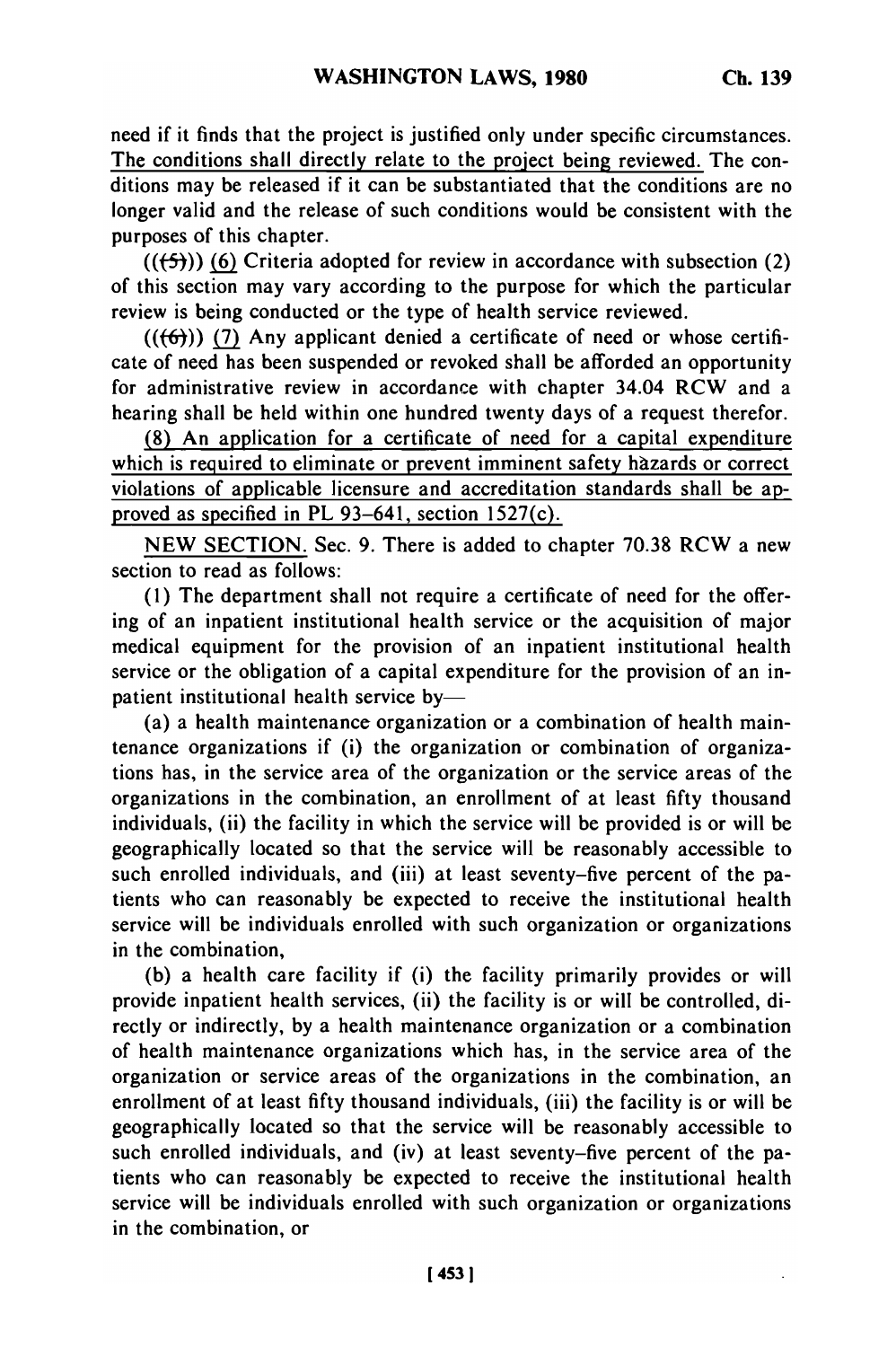(c) a health care facility (or portion thereof) if (i) the facility is or will be leased by a health maintenance organization or combination of health maintenance organizations which has, in the service area of the organization or the service areas of the organizations in the combination, an enrollment of at least fifty thousand individuals and, on the date the application is submitted under subsection (2) of this section, at least fifteen years remain in the term of the lease, (ii) the facility is or will be geographically located so that the service will be reasonably accessible to such enrolled individuals, and (iii) at least seventy-five percent of the patients who can reasonably be expected to receive the institutional health service will be individuals enrolled with such organization,

if, with respect to such offering, acquisition, or obligation, the department has, upon application under subsection (2) of this section, granted an exemption from such requirement to the organization, combination of organizations, or facility.

(2) A health maintenance organization, combination of health maintenance organizations, or health care facility shall not be exempt under subsection **(1)** of this section from obtaining a certificate of need before offering an institutional health service, acquiring major medical equipment, or obligating capital expenditures unless-

(a) it has submitted at least thirty days prior to the offering of an institutional health service, acquiring major medical equipment, or obligating capital expenditures in excess of one hundred fifty thousand dollars an application for such exemption, and

(b) the application contains such information respecting the organization, combination, or facility and the proposed offering, acquisition, or obligation as the department may require to determine if the organization or combination meets the requirements of subsection (1) of this section or the facility meets or will meet such requirements, and

(c) the department approves such application. The department shall approve or disapprove an application for exemption within thirty days of receipt of a completed. application. In the case of a proposed health care facility (or portion thereof) which has not begun to provide institutional health services on the date an application is submitted under this subsection with respect to such facility (or portion), the facility (or portion) shall meet the applicable requirements of subsection (1) of this section when the facility first provides such services. The department shall approve an application submitted under this subsection if it determines that the applicable requirements of subsection **(1)** of this section are met.

(3) A health care facility (or any part thereof) or medical equipment with respect to which an exemption was granted under subsection (1) of this section may not be sold or leased and a controlling interest in such facility or equipment or in a lease of such facility or equipment may not be acquired and a health care facility described in  $(1)(c)$  which was granted an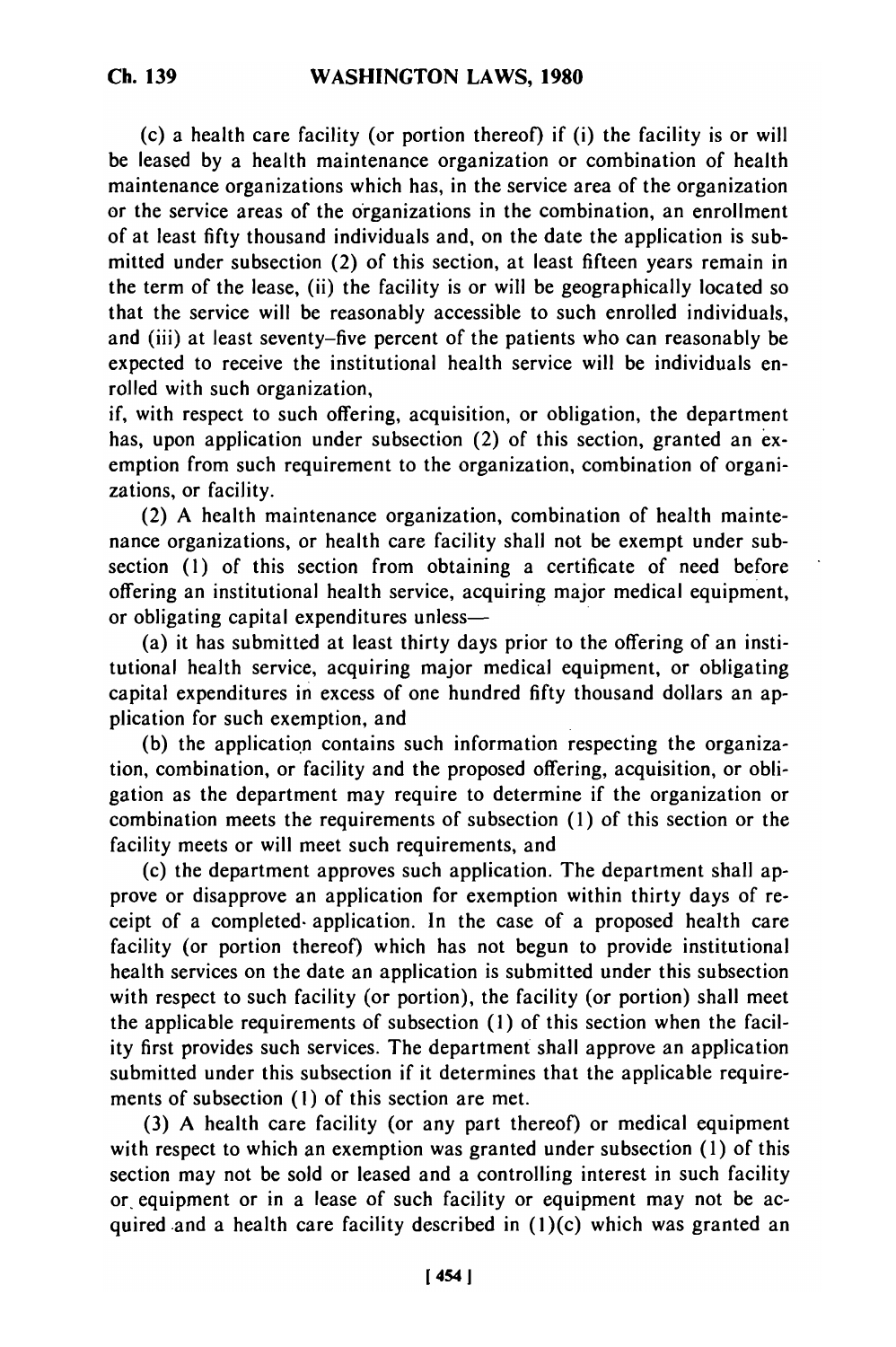exemption under subsection **(1)** of this section may not be used **by** any person other than the lessee described in  $(1)(c)$  unless-

(a) the department issues a certificate of need approving the sale, lease, acquisition, or use, or

(b) the department determines, upon application, that (i) the entity to which the facility or equipment is proposed to be sold or leased, which intends to acquire the controlling interest, or which intends to use the facility is a health maintenance organization or a combination of health maintenance organizations which meets the requirements of (1) (a) (i), and (ii) with respect to such facility or equipment, meets the requirements of (1) (a) (ii) or (iii) or the requirements of **(1)** (b) (i) and (ii).

(4) In the case of a health maintenance organization, an ambulatory care facility, or a health care facility, which ambulatory or health care facility is controlled, directly or indirectly, by a health maintenance organization or a combination of health maintenance organizations, the department may under the program apply its certificate of need requirements only to the offering of inpatient institutional health services and the acquisition of major medical equipment and the obligation of capital expenditures for the offering of inpatient institutional health services, and then only to the extent that such offering, acquisition, or obligation is not exempt under the provisions of this section.

Sec. 10. Section 12, chapter 161, Laws of 1979 ex. sess. and RCW 70- .38.125 are each amended to read as follows:

(I) A certificate of need shall be valid for two years: PROVIDED, That one six-month extension may be made if it can be substantiated that substantial and continuing progress toward commencement of the project has been made as defined by regulations to be adopted pursuant to this chapter.

(2) A project for which a certificate of need has been issued shall be commenced during the validity period for the certificate of need.

(3) The department, in cooperation with the health systems agencies established in the state under the provision of Public Law 93-641, and the hospital commission, in the case of hospital projects, shall monitor the costs and components of approved projects to assure conformance with certificates of need that have been issued. Rules and regulations adopted shall specify when changes in the cost or components of a project require reevaluation of the project. The department may require applicants to submit periodic progress reports on approved projects or other information as may be necessary to effectuate its monitoring responsibilities.

(4) The secretary of the department, in the case of a new health facility, shall not issue any license((<del>, and the insurance commissioner, in the case of</del>  $\alpha$  new health maintenance organization, shall not issue any certificate of registration,)) unless and until a prior certificate of need shall have been issued by the department for the offering or development of such new health facility ((or new health maintenance organization respectively)).